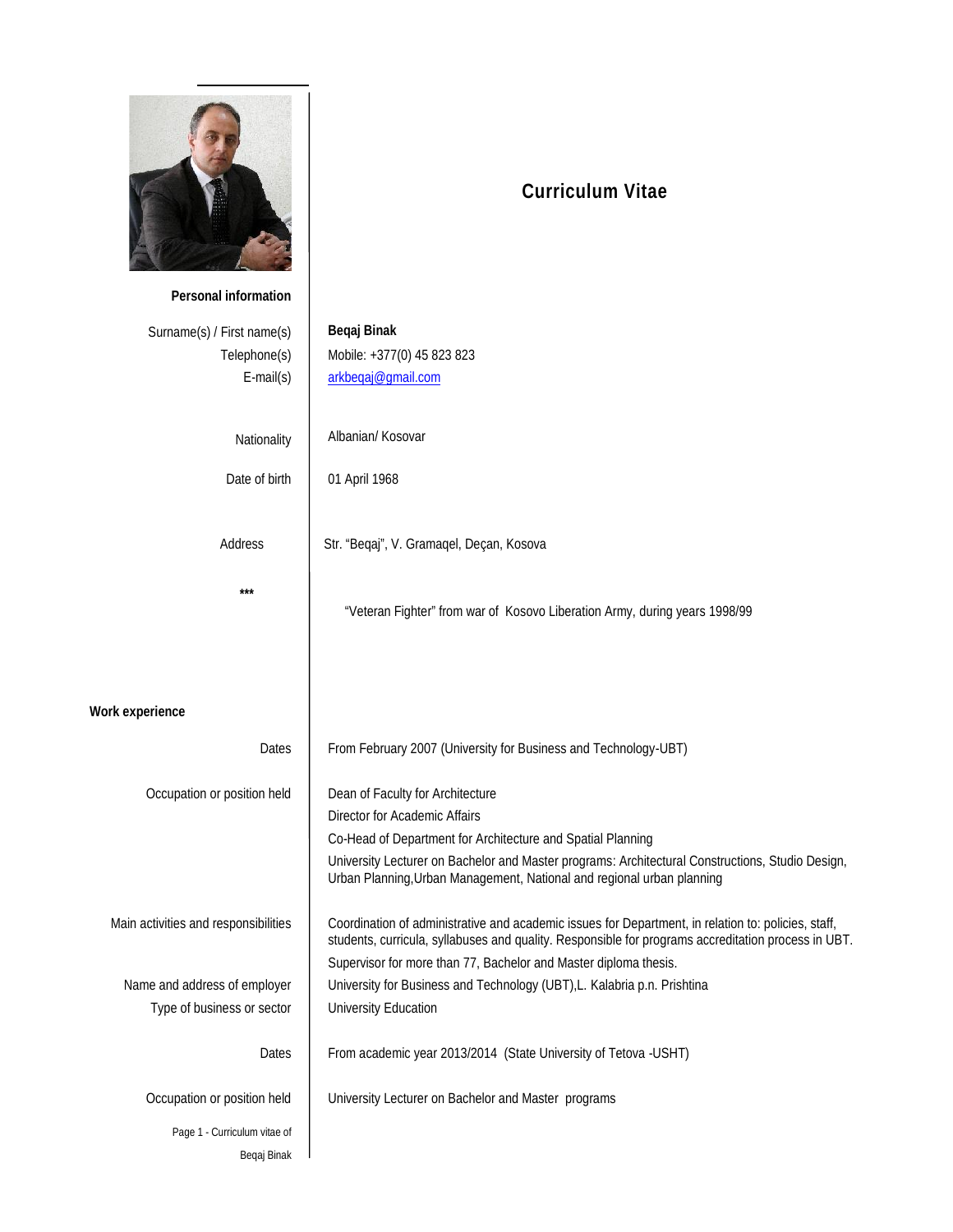| Main activities and responsibilities | Holding and coordinating lectures from urban modules:                                                                  |
|--------------------------------------|------------------------------------------------------------------------------------------------------------------------|
|                                      | Urban planning 1a &1B                                                                                                  |
|                                      | Urban studio 5 & 6                                                                                                     |
|                                      | Urban design                                                                                                           |
|                                      | Design of public spaces                                                                                                |
|                                      | Public spaces and urbanism                                                                                             |
| Name and address of employer         | State University of Tetova - USHT, Ilinden nn. 1200 Tetovë                                                             |
| Type of business or sector           | University Education                                                                                                   |
| Dates                                | July 2002-February 2007 (Ministry of Environment and Spatial Planning-MESP)                                            |
| Occupation or position held          | Head of Peja Regional Office                                                                                           |
| Main activities and responsibilities | Management and administration of: staff, logistic, programs and development of projects                                |
| Name and address of employer         | Ministry of Environment and Spatial Planning, Rr. Nazim Gafurri p.n. Prishtine                                         |
| Type of business or sector           | Administration                                                                                                         |
| Dates                                | October 2000-June 2002 (UNMIK/EU Pillar IV, UN Administration in Kosova)                                               |
| Occupation or position held          | Regional Housing and Construction Coordinator in Peja Region                                                           |
| Main activities and responsibilities | Planning and monitoring of implementation of reconstruction for projects in housing, public and<br>cultural buildings. |
| Name and address of employer         | UNMIK/EU Pillar IV, UN Administration in Kosova, Prishtine                                                             |
| Type of business or sector           | Administration                                                                                                         |
| Dates                                | June 1999 - July 2000 (International Management Group -IMG/EU Commission)                                              |
| Occupation or position held          | Architect/Coordinator, Prishtine                                                                                       |
| Main activities and responsibilities | War damage assessment in Kosova                                                                                        |

Name and address of employer International Management Group (IMG)/ EU Commission, Prishtina Type of business or sector Administration, Survey and Evaluation

## **Education**

Dates 2011, Vienna- Austria

| Dates                                                             | <u>ZUTT, VIGHTA AUSUIA</u>                                                                       |  |
|-------------------------------------------------------------------|--------------------------------------------------------------------------------------------------|--|
| Title of qualification awarded                                    | Doctorate studies<br>(Dr.techn.~Dr.Sc.)                                                          |  |
| Principal subjects/Occupational skills<br>covered                 | Integrated Urban Management                                                                      |  |
| Name and type of organisation<br>providing education and training | Vienna University for Technology<br>(TU)-Faculty of Architecture and<br>Spatial Planning, Vienna |  |
| Dates                                                             | 2006, Prishtine-Kosova                                                                           |  |
| Title of qualification awarded                                    | Diploma, Master of Science (MSc.)                                                                |  |

Page 2 - Curriculum vitae of Beqaj Binak Principal subjects/Occupational skills covered

Name and type of organisation University for Business and Technology(UBT), Prishtina and Vienna University for

International Engineering Management/Urban Management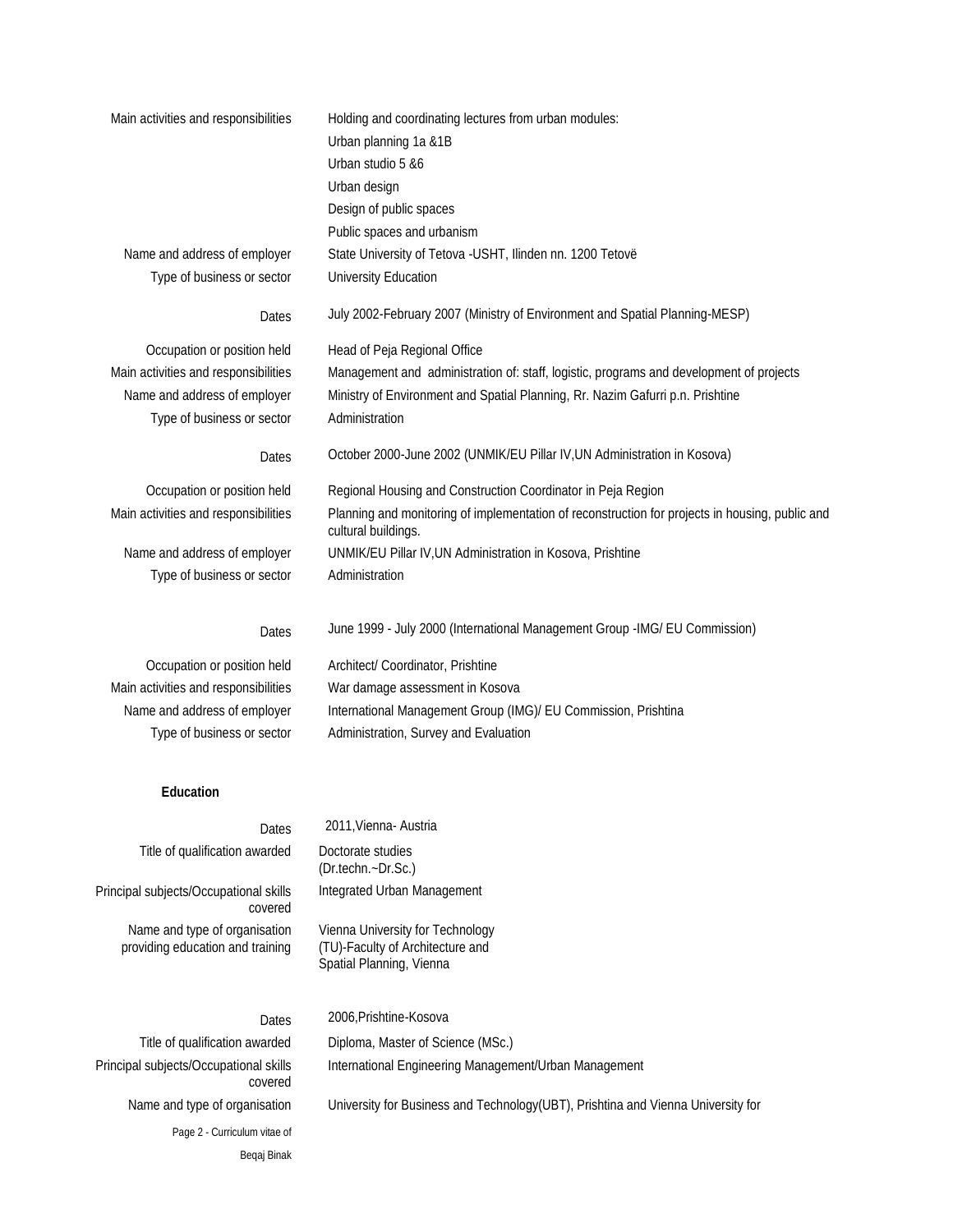### providing education and training Technology(VUT), Vienna

Dates 2001, Prishtine - Kosova

Title of qualification awarded Diploma, Degree in Engineer of Architecture (Dipl. Ing. Arch.) Principal subjects/Occupational skills covered Name and type of organisation

providing education and training

**Architecture** 

University of Prishtina, Faculty of Civil Engineering and Architecture

Dates 1988, Deçan - Kosova

Title of qualification awarded Diploma, Technical Programmer Principal subjects/Occupational skills covered Name and type of organisation

Courses from Mathematics and Computers

providing education and training

Secondary School: Vellezerit Frasheri

## **Trainings**

Dates 1998/ Prishtine - Kosova

Course for English Language Level IV, Intermediate

The Cambridge School/Prishtina

Title of qualification awarded Certificate Principal subjects/Occupational skills covered

Name and type of organisation providing education and training

## Dates 2001, Prishtine-Kosova

Title of qualification awarded Certificate Principal subjects/Occupational skills covered

Name and type of organisation providing education and training

Dates 2003,Tirana - Albania

Title of qualification awarded Certificate Principal subjects/Occupational skills covered Name and type of organisation providing education and training

Ministry of Planning and Tourism/Tirana

Management of planning and housing in societies in transition

Dates 2003, Gjakove - Kosova

Course for AUTO-CAD, 3D

NGO Cordaid, Gjakove

Title of qualification awarded Certificate Principal subjects/Occupational skills covered Name and type of organisation providing education and training

### **Personal skills and competences**

Page 3 - Curriculum vitae of Beqaj Binak

# General Management

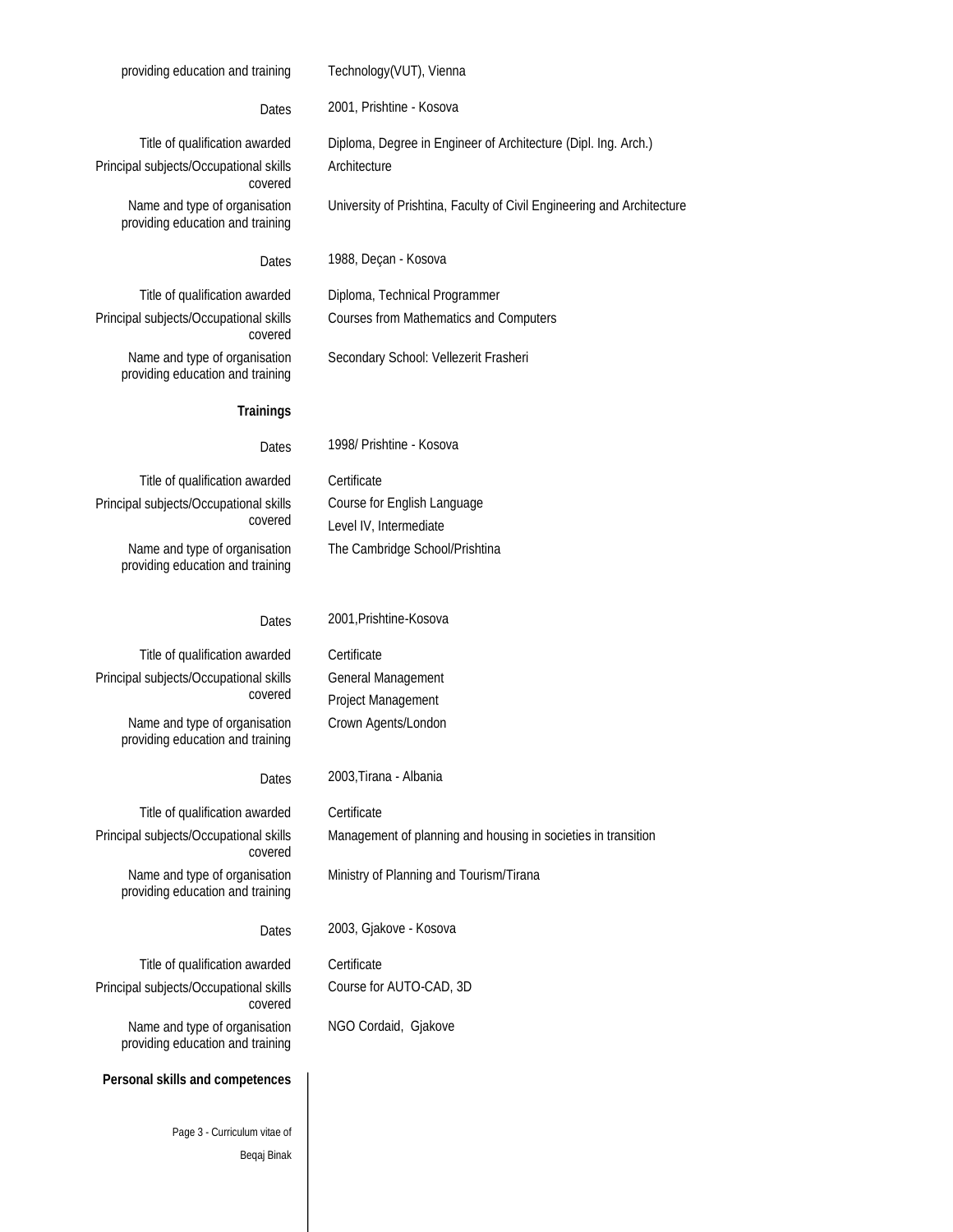Mother tongue(s) **Albanian**

Other language(s)

| Self-assessment    | <b>Understanding</b> |           |           | <b>Speaking</b>                        | Writing   |
|--------------------|----------------------|-----------|-----------|----------------------------------------|-----------|
| European level (*) | Listening            | Reading   |           | Spoken interaction   Spoken production |           |
|                    |                      |           |           |                                        |           |
| <b>English</b>     | Very good            | Very good | Very good | Very good                              | Very good |

*(\*) Common European Framework of Reference (CEF) level*

Computer skills and competences Microsoft Office, Auto-CAD

| Architecture design and<br>engineering                    | Designed and supervised construction of more than 132 buildings (housing, public, cultural and<br>economic) have been designed and supervised during their construction, by me until now.<br>Project Manager by the decision of MESP for projects for social housing in:<br>Deçan(2003/2004) B+GF +4F(16 apartments)<br>Kline (2004/05) GF+4F(24 apartments)<br>Gjakove (2005/2006) GF+4F(22 apartments)<br>Head and member of Commissions for technical approval for three buildings in Klina Municipality.                                               |
|-----------------------------------------------------------|------------------------------------------------------------------------------------------------------------------------------------------------------------------------------------------------------------------------------------------------------------------------------------------------------------------------------------------------------------------------------------------------------------------------------------------------------------------------------------------------------------------------------------------------------------|
| Membership in national and<br>international organizations | Architects Association of Kosovo, member from 2002, Prishtina<br>NGO Community Business Development Center (CBDC), member of board from 2003-2006, Gjakove<br>International Federation for Housing and Planning (IFHP), member from 2003, Hague<br>European Network for Housing Research (ENHR), member 2003-2005, Brussels<br>Mnistry of Education and Science and Technology, Parents Committee, member of board 2004-<br>2006. Prishtina<br>European Association for Urban Research (EURA) from year 2012, Bruxel<br>ICOMOS, from the year 2017, France |
| <b>Organized trainings</b>                                | Auto Cad courses at UBT. Participants from different groups from different institutions like: KOST,<br>Ministry of Justice and others.                                                                                                                                                                                                                                                                                                                                                                                                                     |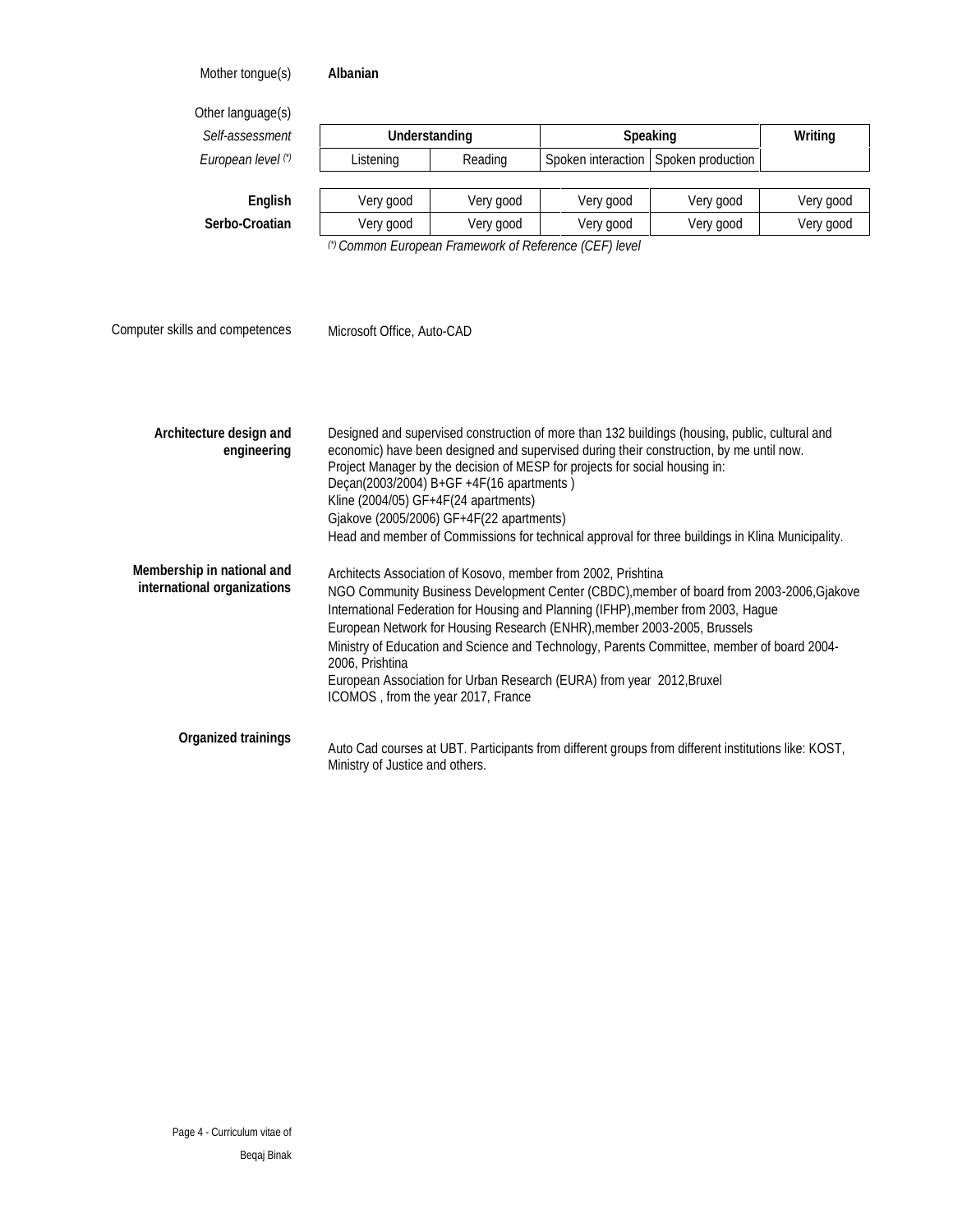**Professional papers** March 2003, International Conference, Prishtina

- Renovation of existing fund of housing as institutional and finance challenge May 2003,International Conference, Tirana
	- Rapid development of urban areas, urban-environmental and social-economical implications
- July 2004, International Conference, Cambridge-London
	- Urban Millennium and challenges for us as professionals
- May 2005, International Conference, Lubjana
	- Housing development in Europe, policies, practices and perspectives
- September 2010, Fifth international conference Alb Shkenca, Tirana
	- Rapid Growth of Prishtina and Treatment of Illegal Constructions
- October 2010, IFAC symposium SWIIS, Prishtina
- Urban Management in Kosova and Policy Options
- May 2012,Week of Science, MEST, Prishtina
	- Urban planning and traffic infrastructure in Prishtina
- October 2012,International Conference, EURA,Vienna
- Participation of Community in Urban Management-case of Prishtina November 2012,International Conference, ICASPE,Prishtina
	- Management of Urban Rapid Growth for Cities in Countries in Transition (B.Beqaj, Y.Limani, D.Kryeziu)
- Approach for integrated planning and sustainable transport indicators (B.Beqaj, Y.Limani) October 2012,Albanian University, Tirana
	- Urban environmental identity of Prishtina (Binak Beqaj)
- January 2013,Albanian University, Tirana
	- Oriented planning performance, space planning and strategic action for the city of Tirana and Prishtina (Gjergj Thomai, Binak Beqaj, Daniel Gurralumi)
- May 2013, Week of Science, MEST, Prishtina
	- New approach of sustainable architecture in Kosova (Binak Beqaj, Driton Kryeziu, Sadije Kelmendi, Anyla Berisha)
	- Architectural-urban, social environmental and economic impact of efficiency energy used (Binak Beqaj, Vlora Aliu)

2013, IFAC symposium SWIIS, Prishtina

- Improving Transport Planning Policy in Developing Countries of Western Balkan Region Using Open Integration Methodology: Explorative (Ylber Limani,Binak Beqaj)
- 2013,UBT International Conference in Business, Technology and innovation, Durres
	- The analysis of interface of social-technical aspects within transport planning system (Ylber Limani, Binak Beqaj, Vlora Aliu)
- 2014,Sculp Edu Fest, Prizren
	- Effects of public art on environment protection; Binak Beqaj
- 2014, ICASPCE,UBT-Durres
	- Urban transformation in SEE Countries (Binak Beqaj, Vlora Aliu)

2015, International Conference of Applied Sciences-USHT, Tetova

• Regeneration of Public Urban Spaces vs. Public Policies

2015, International symposium-Community Design in Prishtina, American University of Kosova-AUK & RIT, member of the panel

- Academia and Its Role in Relation with Community and Institutions October 2015, -ICRAE, University "Luigj Gurakuqi",Shkodra
	- Urbanization and stimulation of constructions expansion (Binak Beqaj, Muhamet Ahmeti)

2015, ICASP,UBT-Durres

- Creating Urban Sense of Community through Façades; Dr.Sc. Binak Beqaj, MSc. Blerta Vula Rizvanolli, MSc. Gent Hasimja
- Interrelation Community- Academy towards Sustainable Urban Planning; Dr. Sc. Binak Beqaj ;Prof. Dr. Edmond Hajrizi;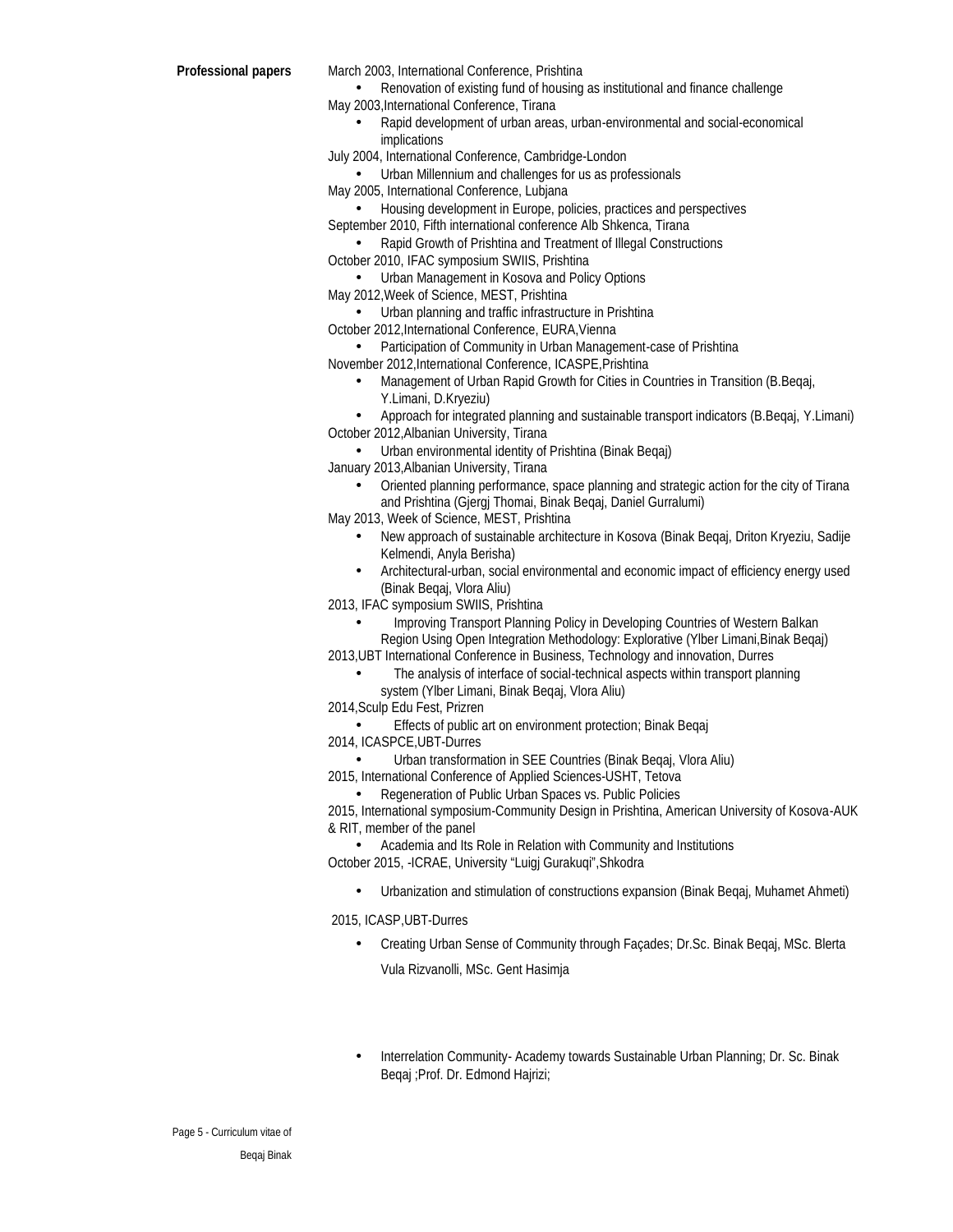- The effects of recycling asphalt use in terms of economic growth and environmental improvement in Kosova ; Dr.Sc. Muhamet Ahmeti, Dr.Sc.Binak Beqaj
- The tradition and citizens socialization, the role of public-spaces (Case of Peja); Cand Dr. Vlora Aliu, Dr.Sc. Binak Beqaj

2016, ICASPCE-UBT, Durres

- Urban architectural and cultural/ historic analyses of rural settlements-Region "Reka a e keqe" in Kosova and "Reka e eperme" in Macedonia; Dr. Sc. Binak Beqaj; Dr. Sc. Enis Jakupi
- Urban landscape and functionality of urban space, through the river flow- Study cases Berati (Albania) and Gjakova (Kosova); Dr. Sc. Binak Beqaj; Dr. Sc. Florian Nepravishta
- Antonym's and synonym's in relation with building performance ; Dr.Sc. Binak Beqaj<sup>1</sup> ,

MSc. Blerta Vula Rizvanolli<sup>2</sup> , MSc. Gent Hasimja<sup>3</sup>

2017, ICASPCE-UBT, Durres

|                      | 2009, ISBN 978-9951-550-00-0, Prishtina Capital                                                                                                            |
|----------------------|------------------------------------------------------------------------------------------------------------------------------------------------------------|
| <b>Publications</b>  | Urban Essential Components of Sustainable Prishtina in Relation With its Rapid Growth<br>2010. IFAC SWIIS                                                  |
|                      | Urban Management in Kosova and Policy Options                                                                                                              |
|                      | 2012, ISBN 978-9951-16-047-6, MEST                                                                                                                         |
|                      | Urban planning and traffic infrastructure in Prishtina                                                                                                     |
|                      | 2012. ISBN 91-8-3-200-02766-4. EURA                                                                                                                        |
|                      | Participation of Community in Urban Management-case of Prishtina                                                                                           |
|                      | 2012, ISSN 223-8387, UBT Journal                                                                                                                           |
|                      | Management of Urban Rapid Growth for Cities for Countries in Transition (first author)<br>2012, ISSN 2220-461x, Optime                                     |
|                      | Oriented planning performance, space planning and strategic action for the city of Tirana<br>and Prishtina (co- author)                                    |
|                      | 2012, ISSN 2220-461x                                                                                                                                       |
|                      | Oriented planning performance, space planning and strategic action for the city of Tirana<br>and Prishtina (Gjergj Thomai, Binak Beqaj, Daniel Gurralumi), |
|                      | 2013, ISSN 2220-461x, Optime                                                                                                                               |
|                      | Urban Environmental Identity of Prishtina                                                                                                                  |
|                      | 2016, ISSN 1474-6670, IFAC - TECIS                                                                                                                         |
|                      | Public spaces, public interest and challenges of urban transformations                                                                                     |
|                      | 2017, ISSN 2223-8387 IJBT                                                                                                                                  |
|                      | Characteristics of urban/architectural developments in Tirana and                                                                                          |
|                      | Prishtina, during the last decade                                                                                                                          |
|                      |                                                                                                                                                            |
|                      | Urban Management ,2007, Prishtina, ISBN 978-9951-437-15-8, ISBN 978-9951-560-07-8                                                                          |
|                      | Design of Architectural Constructions, 2012, Prishtina, ISBN 978-9951-437-18-9                                                                             |
| <b>Books edition</b> | Urban Development, Planning and Design, 2015, Prishtina, ISBN 978-9951-437-30-1 (Promoted at<br>Polytechnic University of Tirana)                          |
|                      |                                                                                                                                                            |

Page 6 - Curriculum vitae of Beqaj Binak